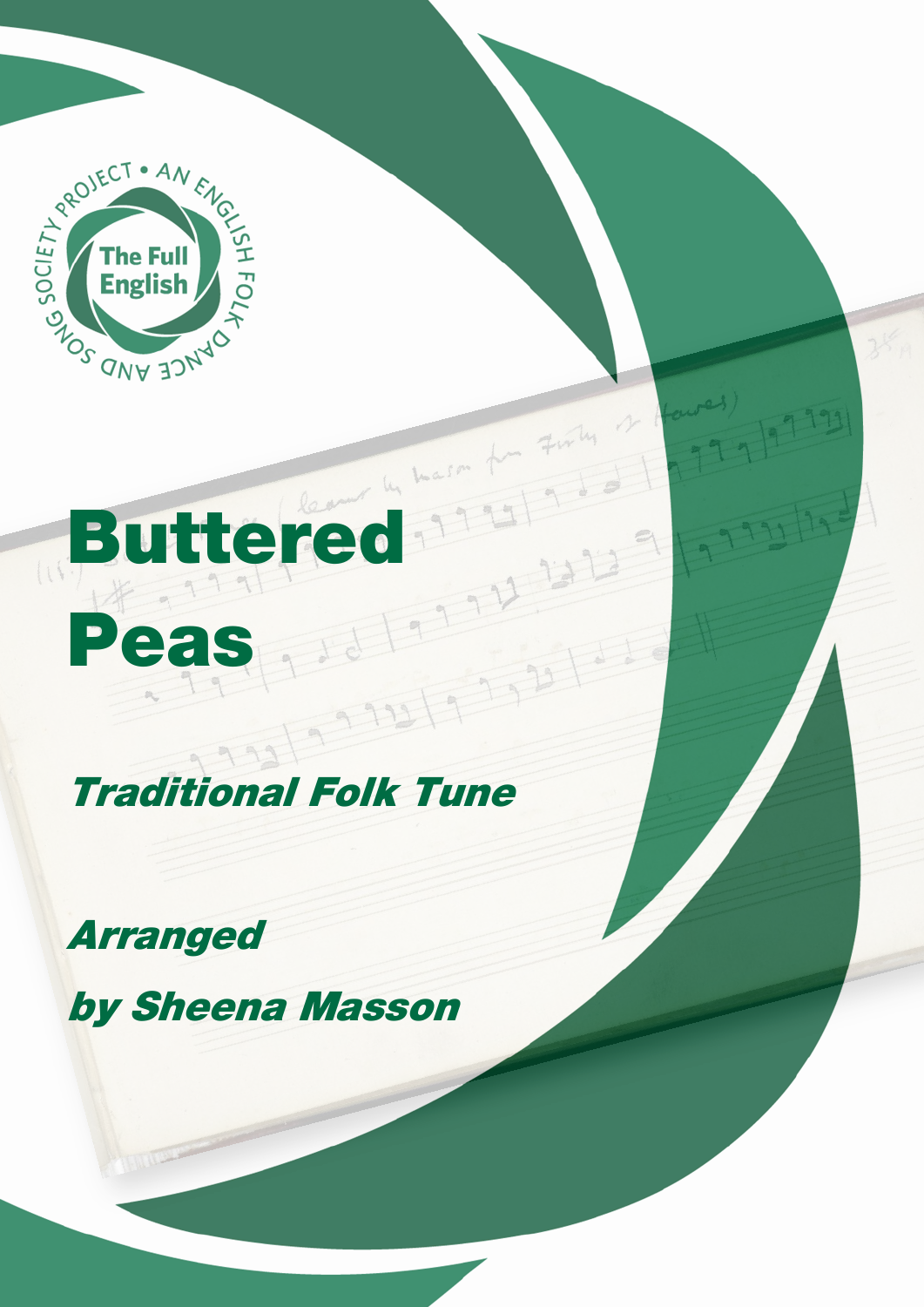

*The Full English* The Full English was a unique nationwide project unlocking hidden treasures of England's cultural heritage by making over 58,000 original source documents from 12 major folk collectors available to the world via a ground-breaking nationwide digital archive and learning project. The project was led by the English Folk Dance and Song Society (EFDSS), funded by the Heritage Lottery Fund and in partnership with other cultural partners across England.

The Full English digital archive (www.vwml.org) continues to provide access to thousands of records detailing traditional folk songs, music, dances, customs and traditions that were collected from across the country. Some of these are known widely, others have lain dormant in notebooks and files within archives for decades.

The Full English learning programme worked across the country in 19 different schools including primary, secondary and special educational needs settings. It also worked with a range of cultural partners across England, organising community, family and adult learning events.

**Supported by the National Lottery through the Heritage Lottery Fund, the National Folk Music Fund and The Folklore Society.**





Produced by the English Folk Dance and Song Society (EFDSS), June 2014 Arranged by: Sheena Masson

Copyright © Sheena Masson, 2014

Permission is granted to make copies of this material for non-commercial educational purposes. Permission must be sought from EFDSS for any other use of this material.

EFDSS is a Registered Charity in England and Wales No.3050999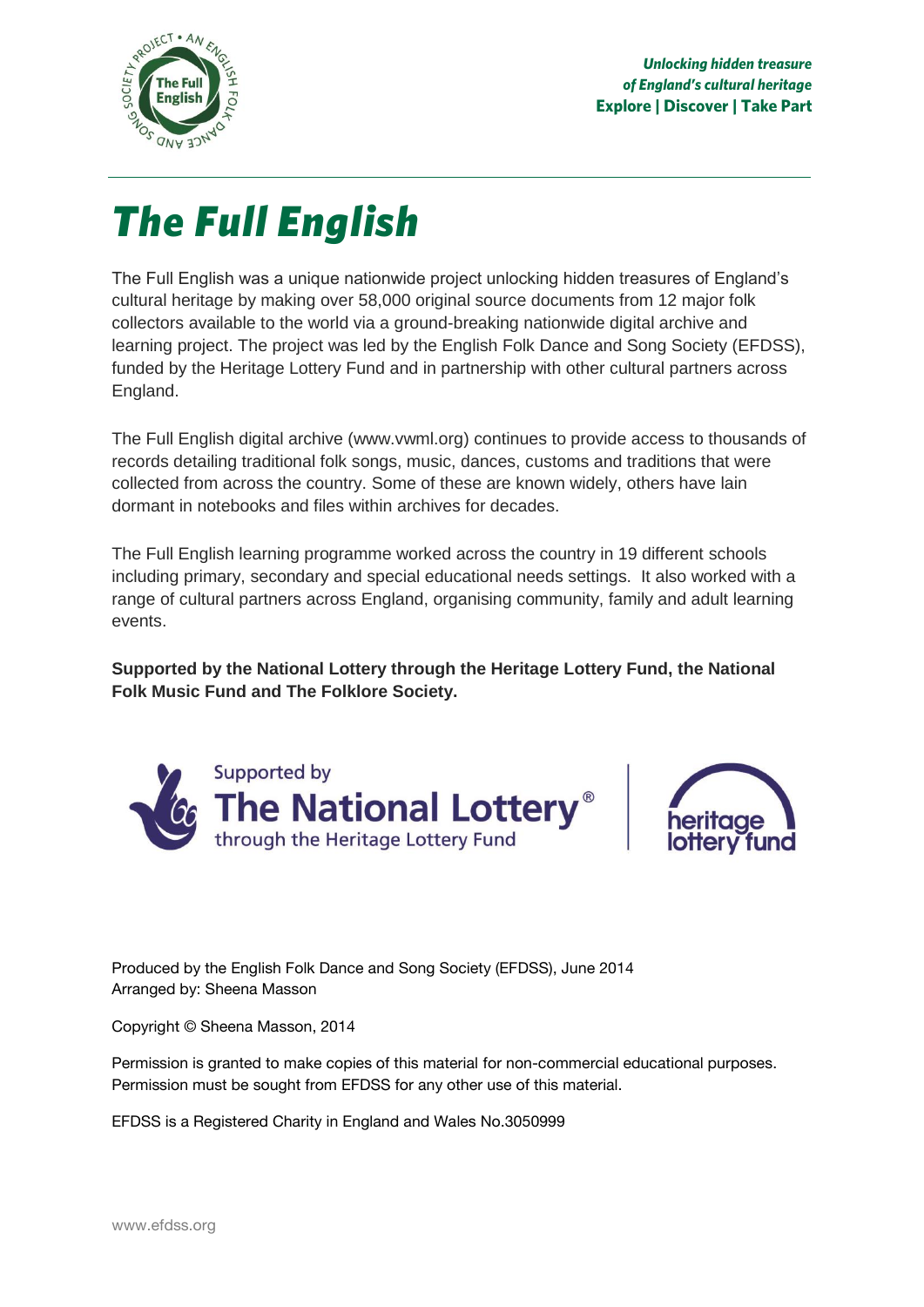

Traditional



**Butter'd Pease** Collected from John Mason by Ralph Vaughan Williams 10 August 1904, Dent, Yorkshire www.vwml.org/record/RVW2/3/15

The Full English: www.vwml.org Copyright © EFDSS 2014

Additional resources. All the parts in the score (overleaf) are available for free download from www.efdss.org/resourcebank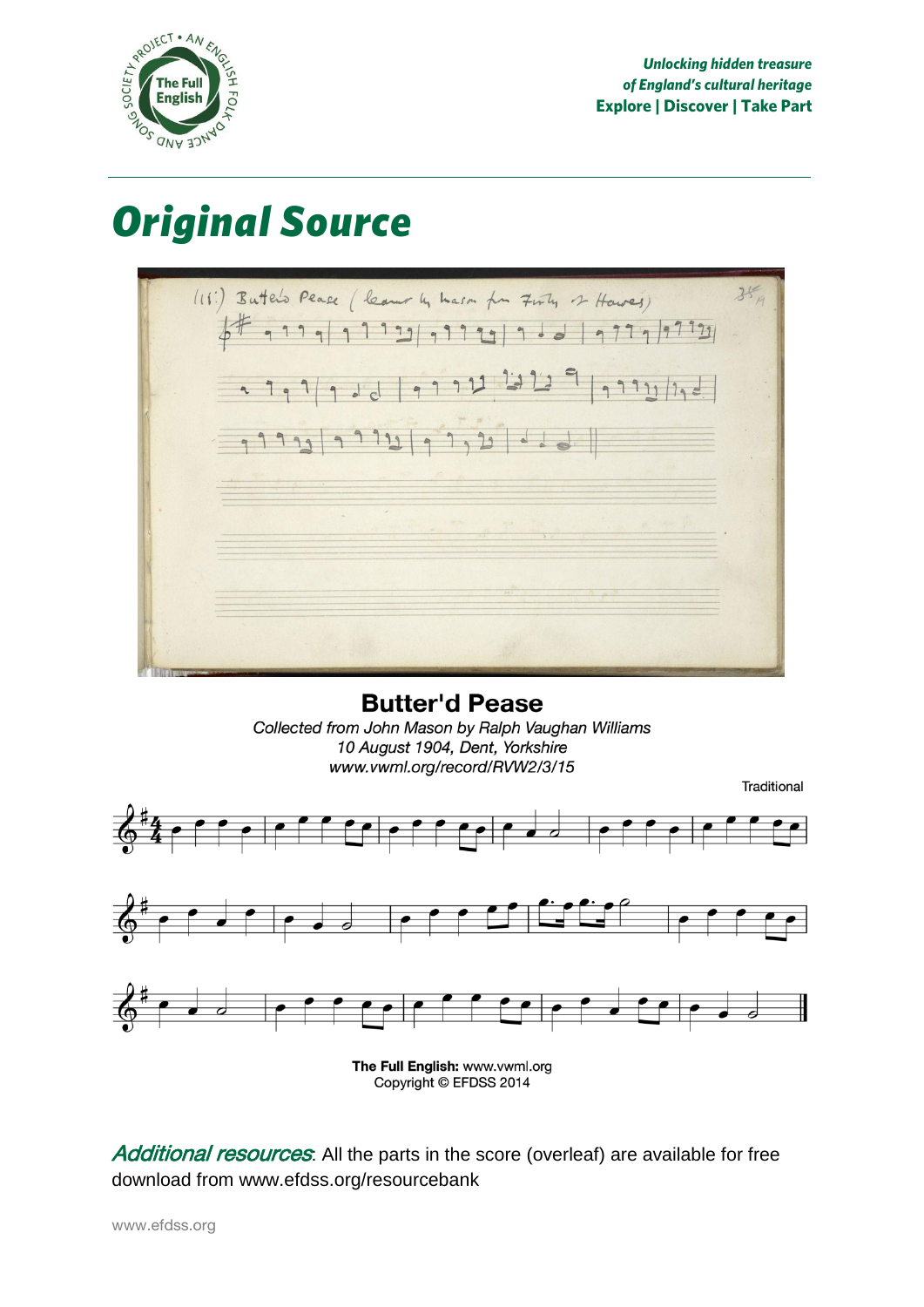### **Buttered Peas**

*Collected from John Mason by Ralph Vaughan Williams, 10 August 1904, Dent, Yorkshire www.vwml.org/record/RVW2/3/15*

![](_page_3_Figure_2.jpeg)

**The Full English:** www.vwml.org Copyright © Sheena Masson 2014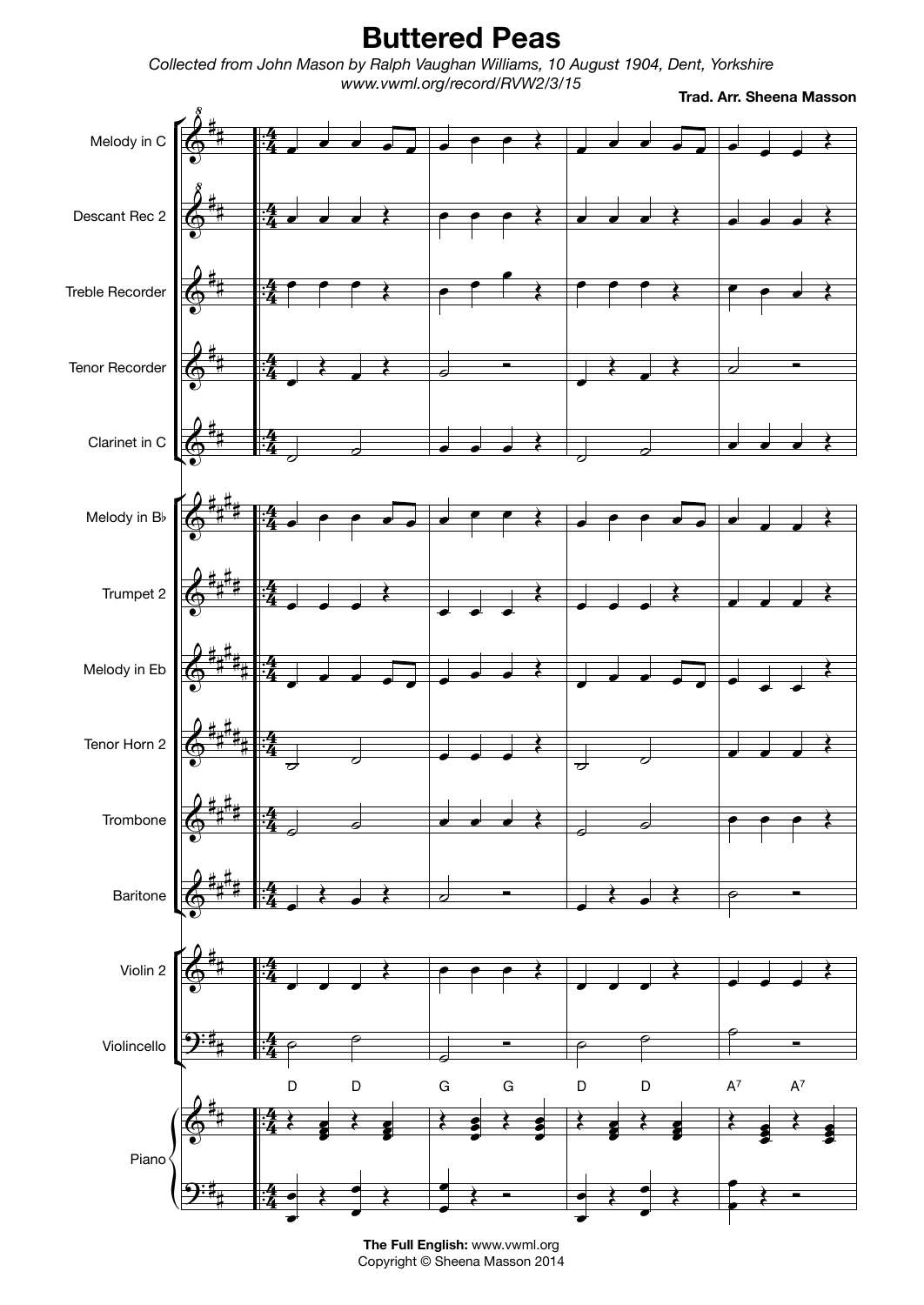![](_page_4_Figure_0.jpeg)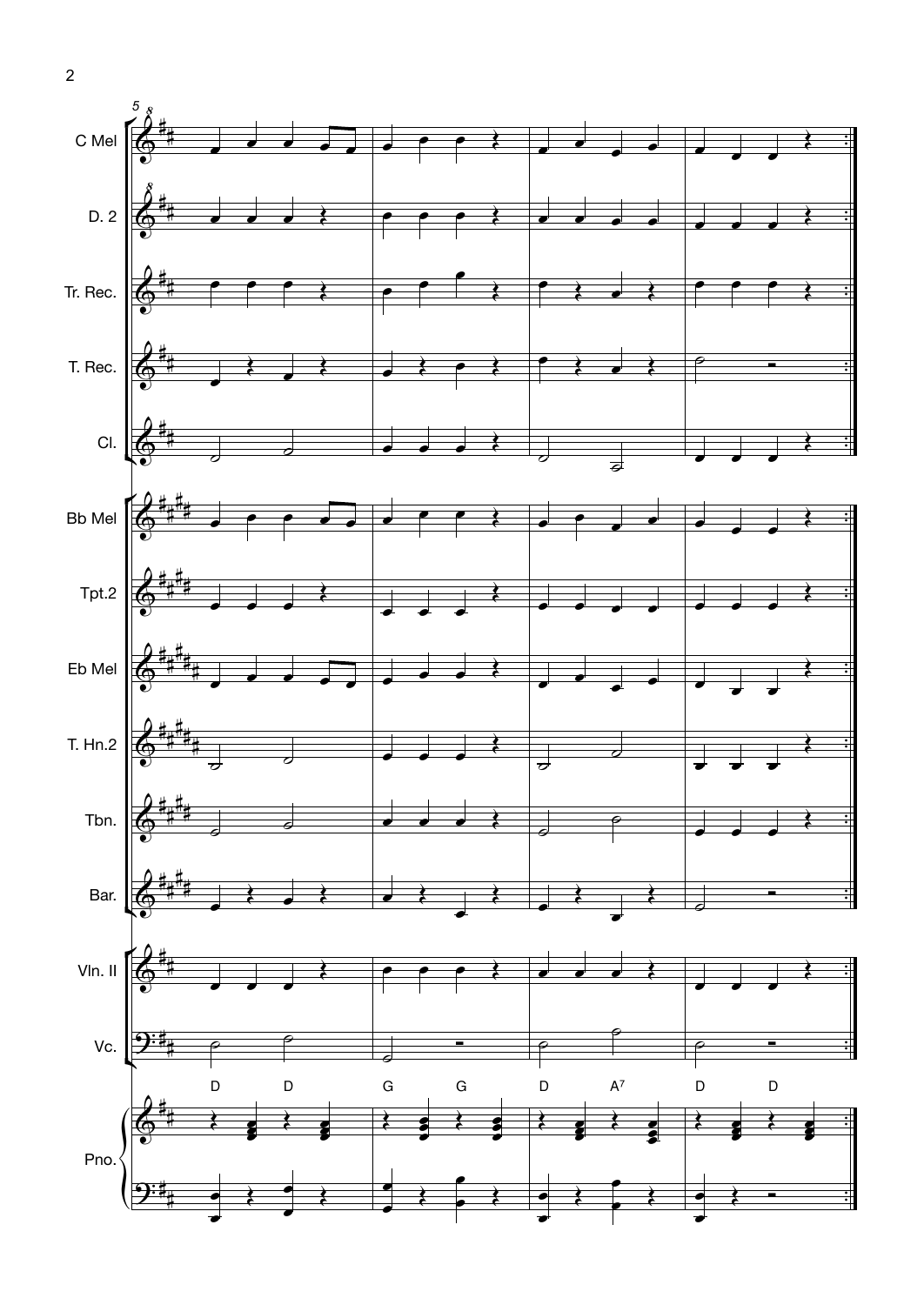![](_page_5_Figure_0.jpeg)